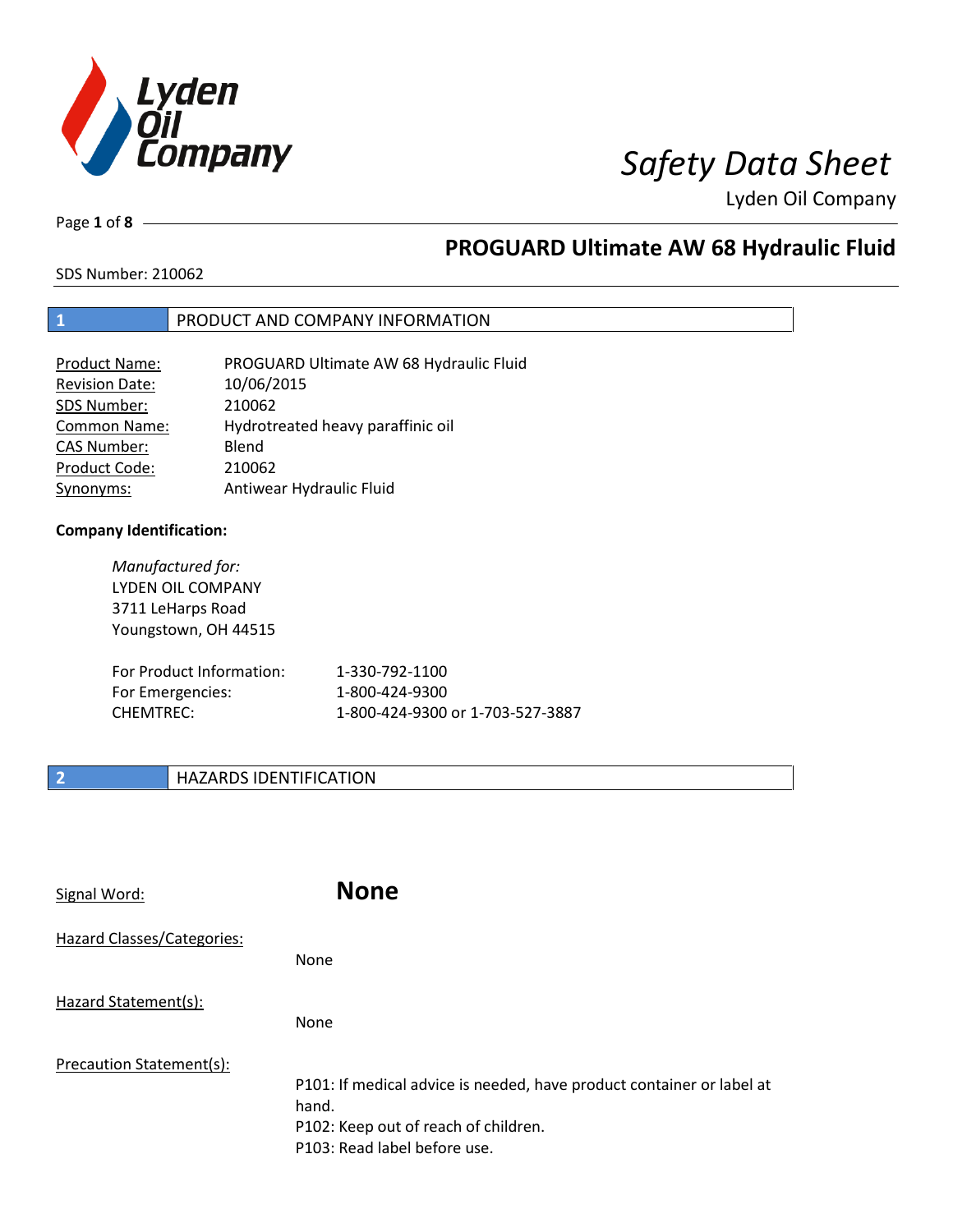

Page **2** of **8**

# **PROGUARD Ultimate AW 68 Hydraulic Fluid**

SDS Number: 210062

Other Hazard Statement(s):

-NFPA Ratings:  $Health = 0$  $Fire = 1$ Reactivity  $= 0$ 

Repeated exposure may cause skin dryness or cracking.

**3** COMPOSITION / INFORMATION ON INGREDIENTS

Ingredients:

*Mixture of the substances listed below with nonhazardous additions.*

| <b>Chemical Name</b>                                   | <b>CAS Number</b> | Percentage |
|--------------------------------------------------------|-------------------|------------|
| Distillates (petroleum), hydrotreated heavy paraffinic | 64742-54-7        | $<$ 100    |
| Residual oils, petroleum, solvent dewaxed              | 64742-62-7        | < 90       |
| Non-hazardous materials                                | N/A               | <5         |

*\*Any concentration shown as a range is to protect confidentiality or is due to batch variation.*

| ۰. |  |
|----|--|
|    |  |
|    |  |
|    |  |
|    |  |

**4** FIRST AID MEASURES

### Description of First Aid Measures:

Inhalation:

Remove victim to fresh air and keep at rest in a position comfortable for breathing. If the victim has difficulty breathing or tightness of the chest, is dizzy, vomiting or unresponsive, give oxygen with rescue breathing or CPR as required and transport to the nearest medical facility.

Skin Contact:

Flush skin with water, wash with soap and water. Remove contaminated clothing. Do not reuse clothing until cleaned. If material is injected under the skin, transport to the nearest medical facility for additional treatment.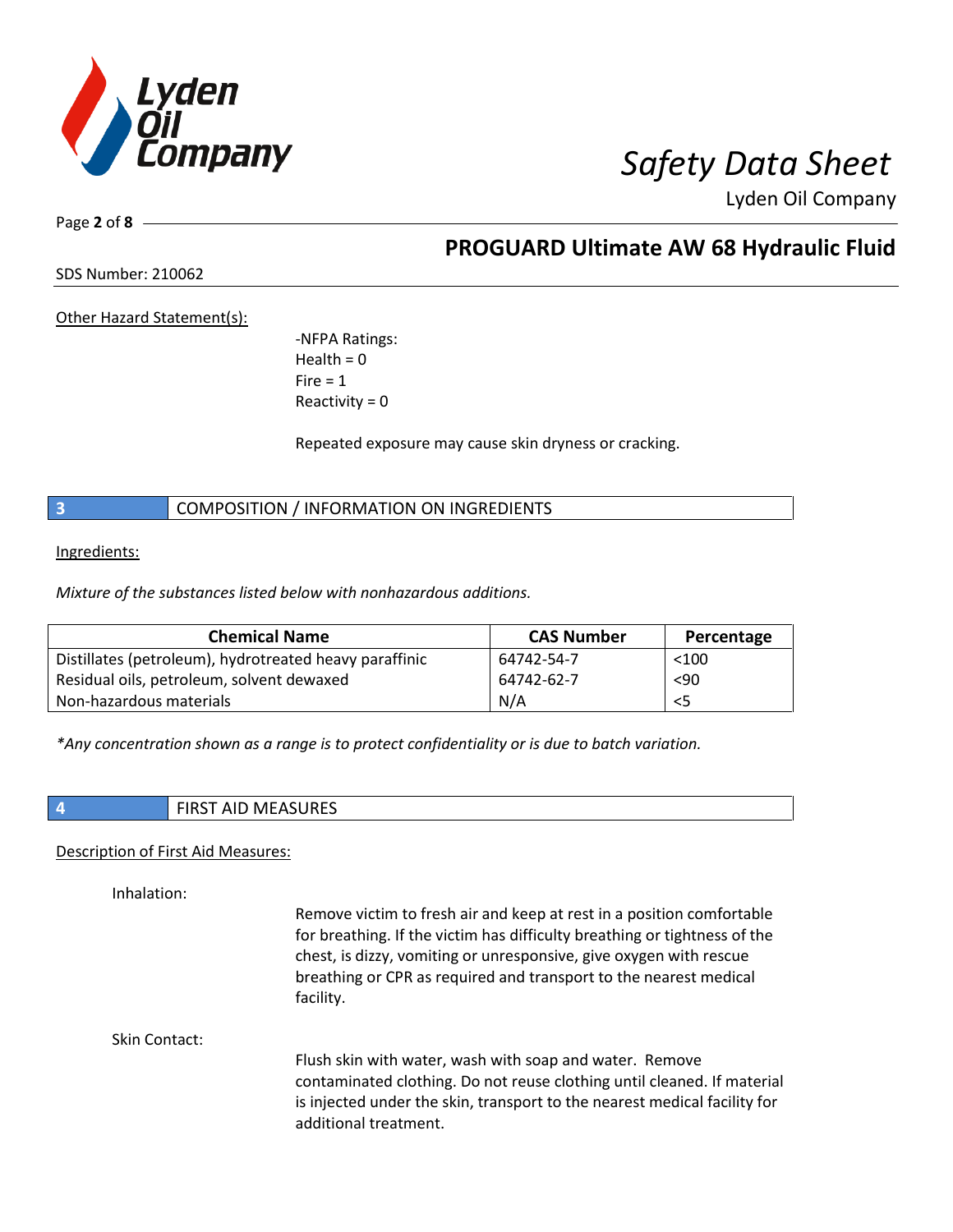

| Page 3 of 8 $-$                               |                        |                                                                                                                                                                                                                           |
|-----------------------------------------------|------------------------|---------------------------------------------------------------------------------------------------------------------------------------------------------------------------------------------------------------------------|
|                                               |                        | <b>PROGUARD Ultimate AW 68 Hydraulic Fluid</b>                                                                                                                                                                            |
| <b>SDS Number: 210062</b>                     |                        |                                                                                                                                                                                                                           |
| Eye Contact:                                  |                        | Rinse opened eye for several minutes under running water. If                                                                                                                                                              |
|                                               |                        | symptoms persist, consult medical attention.                                                                                                                                                                              |
| Ingestion:                                    |                        |                                                                                                                                                                                                                           |
|                                               | attention.             | Rinse mouth with water. If symptoms develop, obtain medical                                                                                                                                                               |
| Symptoms and Effects, both acute and delayed: |                        |                                                                                                                                                                                                                           |
|                                               |                        | Inhalation of oil mists or vapors generated at<br>elevated temperatures may cause respiratory                                                                                                                             |
|                                               |                        | irritation. Dry skin and possible irritation with                                                                                                                                                                         |
|                                               |                        | repeated and prolonged exposure.                                                                                                                                                                                          |
| <b>Recommended Actions:</b>                   |                        |                                                                                                                                                                                                                           |
|                                               |                        | Treat symptomatically. Call a doctor or poison<br>control center for guidance.                                                                                                                                            |
| 5                                             | FIRE FIGHTING MEASURES |                                                                                                                                                                                                                           |
| Recommended Fire-Extinguishing Equipment:     |                        |                                                                                                                                                                                                                           |
|                                               |                        | Use dry powder, foam, or carbon dioxide fire<br>extinguishers. Water may be ineffective in fighting<br>an oil fire unless used by experienced fire fighters<br>and may cause frothing of materials heated above<br>100°C. |
| Possible Hazards During a Fire:               |                        | Hazardous combustion products may include: A<br>complex mixture of airborne solid and liquid<br>particulates and gases (smoke). Carbon monoxide.<br>Unidentified organic and inorganic compounds.                         |

Recommendations to Firefighters:

Proper protective equipment including breathing apparatus.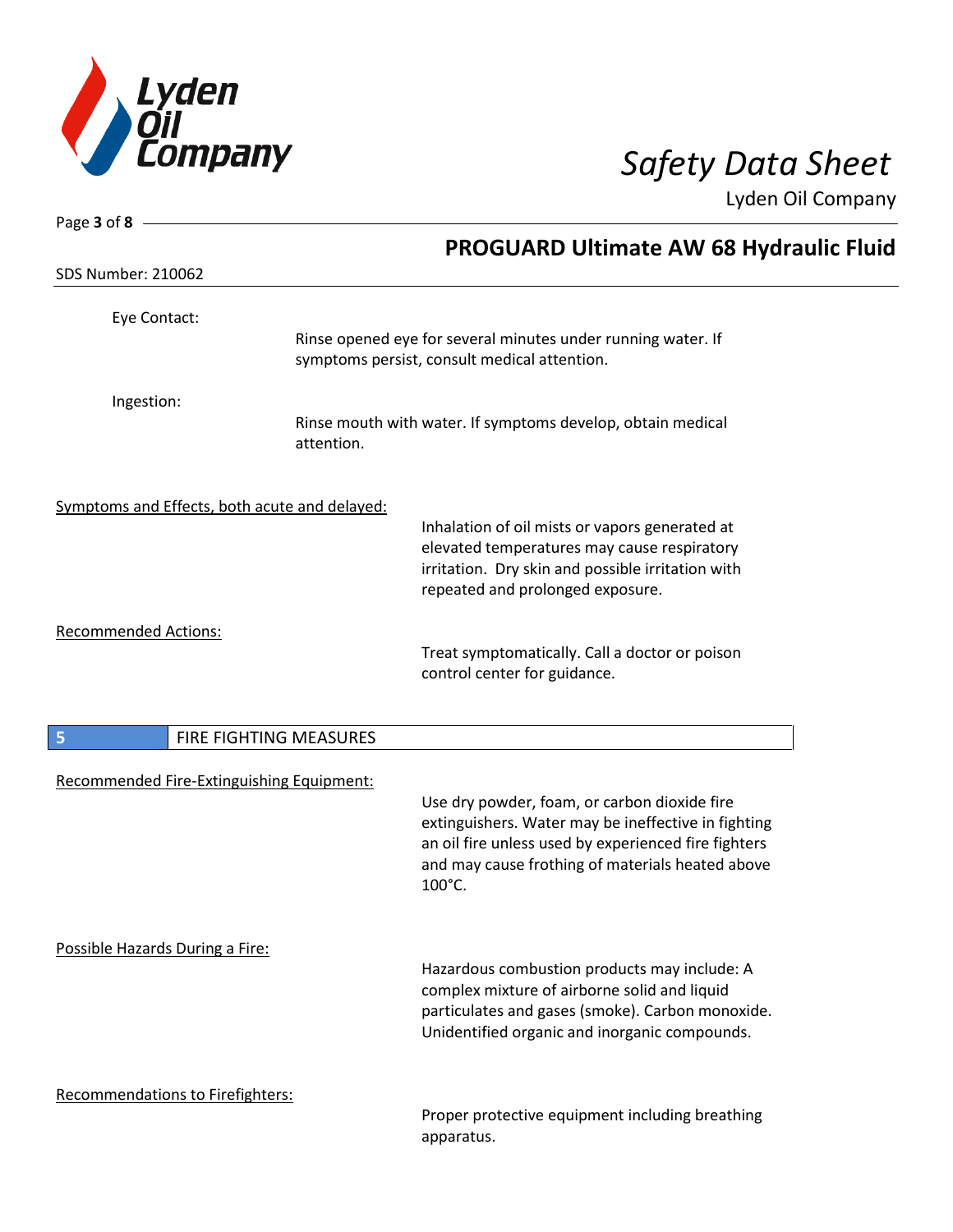

**PROGUARD Ultimate AW 68 Hydraulic Fluid**

Lyden Oil Company

SDS Number: 210062

# **6** ACCIDENTAL RELEASE MEASURES Personal Precautions: Avoid contact with skin, eyes, and clothing. Keep away from sources of ignition. For large spills, notify persons downwind of the release. Stay upwind of the spill. Emergency Procedures: Contain spilled material, collect in suitable and properly labled containers. Environmental Precautions: Do not allow to reach sewage system or any water course. Do not allow to enter ground waters. Cleanup Procedures: Pick up excess with inert absorbant material. Treat contaminated absorbent same as spilled product. **7 HANDLING AND STORAGE** Handling Precautions: Handle with care and avoid spillage on the floor. Do not cut, weld, drill, grind, braze, or solder container. Storage Requirements: Keep container tightly sealed. Keep away from sources of ignition. Storage temperatures above 113°F may lead to thermal decomposition.

Page **4** of **8**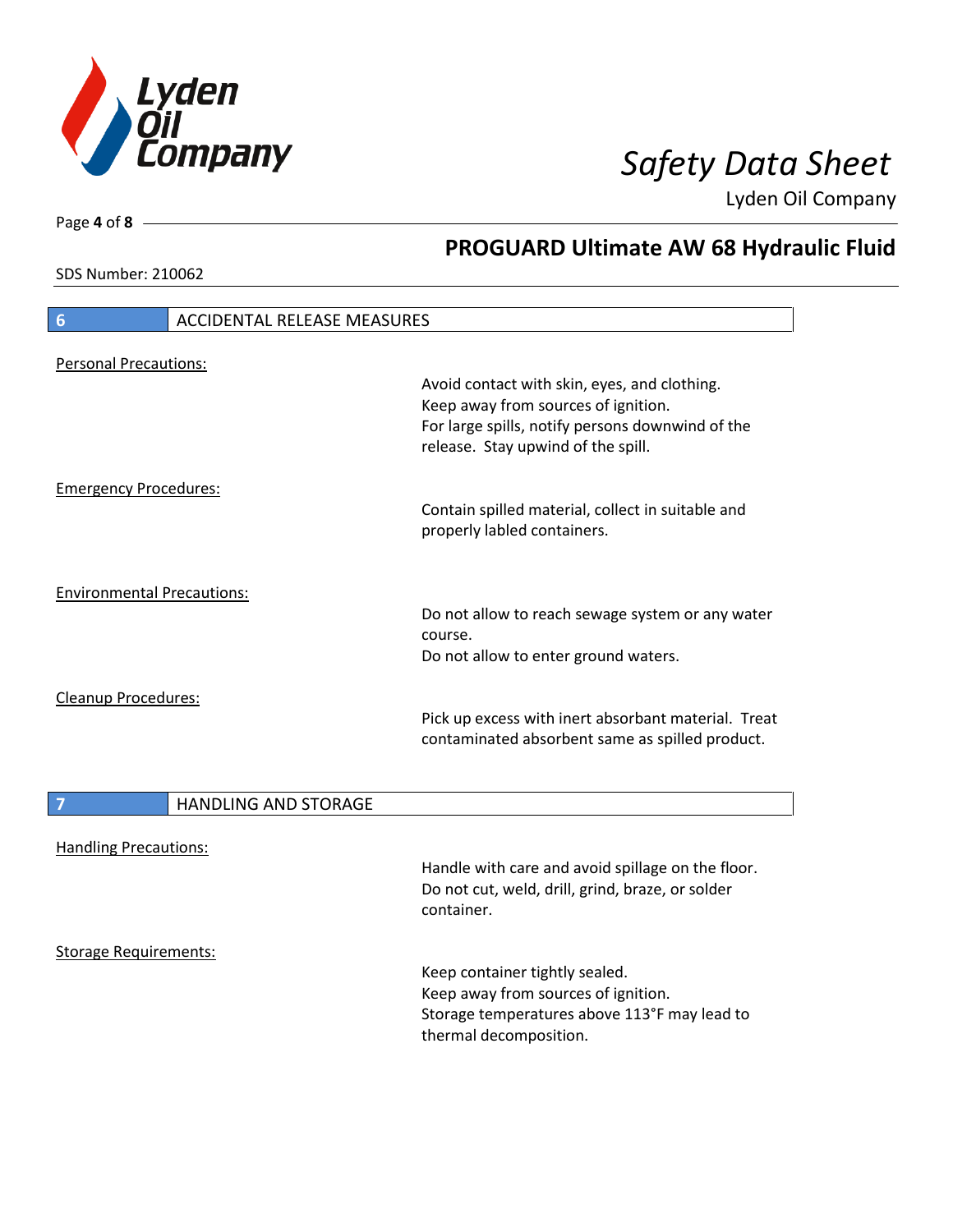

Page **5** of **8**

# **PROGUARD Ultimate AW 68 Hydraulic Fluid**

SDS Number: 210062

## **8** EXPOSURE CONTROLS / PERSONAL PROTECTION

### Exposure Limits:

-64742-54-7 Distillates (petroleum), hydrotreated heavy parffinic (<100%):

ACGIH TWA  $-$  5mg/m<sup>3</sup> (oil mist) ACGIH STEL - 10mg/m<sup>3</sup> (oil mist) OSHA TWA  $-$  5mg/m<sup>3</sup> (oil mist)

-64742-62-7 Residual oils, petroleum, solvent dewaxed (<90%):

ACGIH TWA  $-$  5mg/m<sup>3</sup> (oil mist) ACGIH STEL - 10mg/m<sup>3</sup> (oil mist) OSHA TWA – 5mg/m $3$  (oil mist)

### Engineering Controls:

All ventilation should be designed in accordance with OSHA standard (29 CFR 1910.94).

### Personal Protective Equipment:

Wash hands before breaks and at the end of work. Use safety glasses and gloves.

### **9** PHYSICAL AND CHEMICAL PROPERTIES

| Amber                |
|----------------------|
| Liquid               |
| Petroleum            |
| Data not available   |
| Data not available   |
| Data not available   |
| Data not available   |
| Data not available   |
| $>302^\circ$ F       |
| Data not available   |
| May Ignite           |
| Data not available   |
| $<$ 1 mmHg           |
| $>1$ (where air = 1) |
|                      |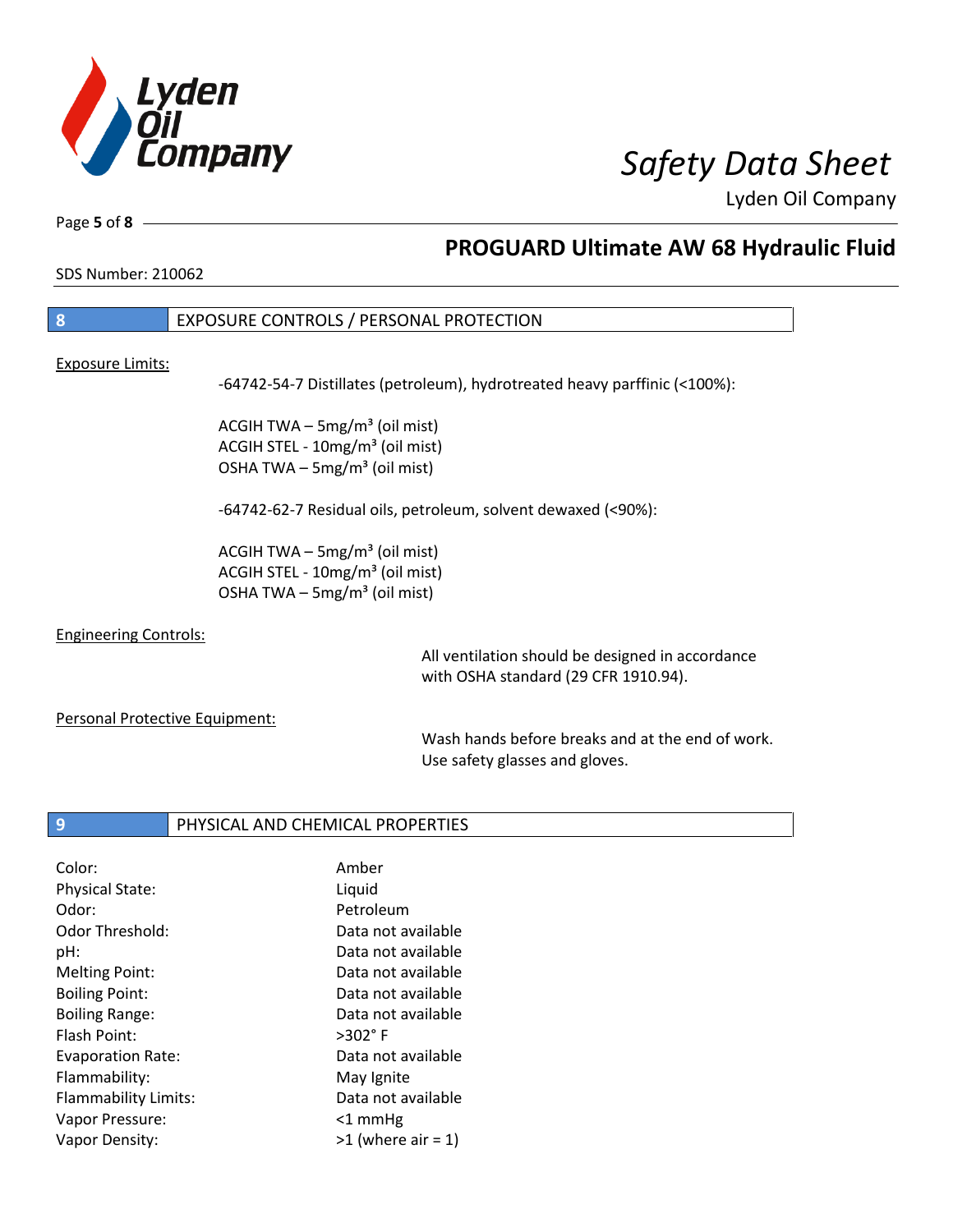

Page **6** of **8**

# **PROGUARD Ultimate AW 68 Hydraulic Fluid**

### SDS Number: 210062

Solubilities: Insoluble in water Partition Coefficient: Data not available Auto-Ignition Temperature: Data not available Decomposition Temperature: Data not available

Relative Density: 7.08-7.41 pounds per gallon Viscosity: 68 mm²/sec (kinematic at 40° C)

| 10                             | STABILITY AND REACTIVITY |                                                                  |
|--------------------------------|--------------------------|------------------------------------------------------------------|
| Stability:                     |                          | Stable under normal conditions.                                  |
| Reactivity:                    |                          | Not reactive under normal conditions.                            |
| Conditions to Avoid:           |                          | Extreme temperature, sparks, open flame, and<br>direct sunlight. |
| <b>Hazardous Reactions:</b>    |                          | No known hazardous reactions.                                    |
| <b>Incompatible Materials:</b> |                          | Strong oxidizers and strong reducing agents.                     |
| <b>Decomposition Products:</b> |                          | Hazardous decomposition products are not<br>expected to form.    |

### **11** TOXICOLOGICAL INFORMATION

### Routes of Exposure:

Skin and eye contact are the primary routes of exposure although exposure may occur following accidental ingestion.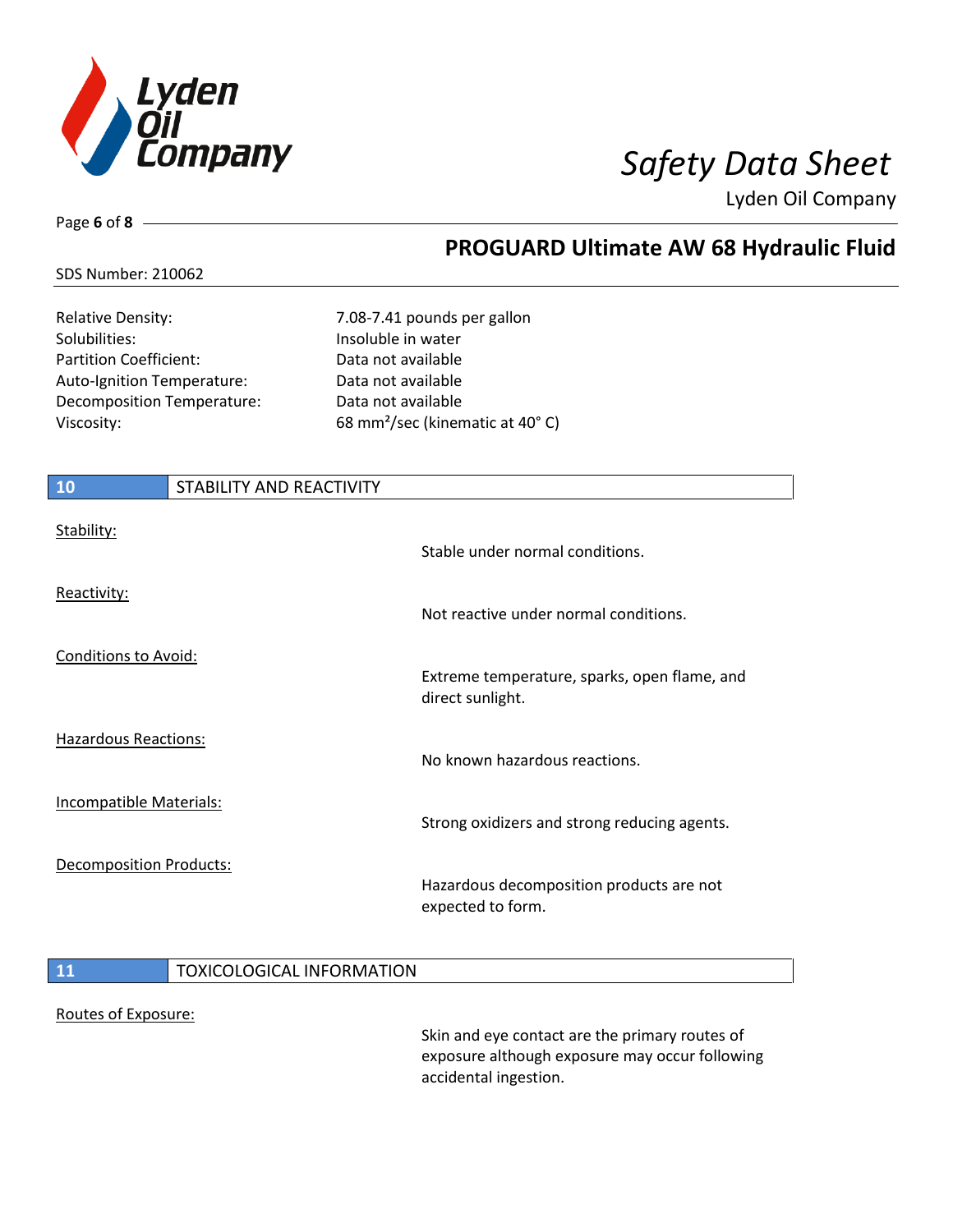

Page **7** of **8**

Lyden Oil Company

| <b>SDS Number: 210062</b><br><b>Exposure Effects:</b><br>Repeated skin contact may cause dermatitis or an<br>oil acne.<br><b>Measures of Toxicity:</b><br><b>Acute Toxicity Estimates:</b><br>Oral LD50: >5 g/kg<br>Dermal LD50: >2 g/kg (rabbit)<br>Inhalative LC50: >5 mg/l (mist)<br>Carcinogenic/Mutagenic Precautions:<br>Non-carcinogenic and not expected to be<br>mutagentic.<br>12<br><b>ECOLOGICAL INFORMATION</b><br><b>Ecological Precautions:</b><br>Avoid exposing to the environment.<br><b>Ecological Effects:</b><br>No specific environmental or aquatic data available.<br>13<br><b>DISPOSAL CONSIDERATIONS</b><br>Disposal Methods:<br>Dispose of waste material in accordance with all<br>local, state, and federal requirements.<br>Disposal Containers:<br>Use properly approved container for disposal.<br><b>Special Precautions:</b><br>Do not flush to surface waters or drains. | <b>PROGUARD Ultimate AW 68 Hydraulic Fluid</b> |
|-------------------------------------------------------------------------------------------------------------------------------------------------------------------------------------------------------------------------------------------------------------------------------------------------------------------------------------------------------------------------------------------------------------------------------------------------------------------------------------------------------------------------------------------------------------------------------------------------------------------------------------------------------------------------------------------------------------------------------------------------------------------------------------------------------------------------------------------------------------------------------------------------------------|------------------------------------------------|
|                                                                                                                                                                                                                                                                                                                                                                                                                                                                                                                                                                                                                                                                                                                                                                                                                                                                                                             |                                                |
|                                                                                                                                                                                                                                                                                                                                                                                                                                                                                                                                                                                                                                                                                                                                                                                                                                                                                                             |                                                |
|                                                                                                                                                                                                                                                                                                                                                                                                                                                                                                                                                                                                                                                                                                                                                                                                                                                                                                             |                                                |
|                                                                                                                                                                                                                                                                                                                                                                                                                                                                                                                                                                                                                                                                                                                                                                                                                                                                                                             |                                                |
|                                                                                                                                                                                                                                                                                                                                                                                                                                                                                                                                                                                                                                                                                                                                                                                                                                                                                                             |                                                |
|                                                                                                                                                                                                                                                                                                                                                                                                                                                                                                                                                                                                                                                                                                                                                                                                                                                                                                             |                                                |
|                                                                                                                                                                                                                                                                                                                                                                                                                                                                                                                                                                                                                                                                                                                                                                                                                                                                                                             |                                                |
|                                                                                                                                                                                                                                                                                                                                                                                                                                                                                                                                                                                                                                                                                                                                                                                                                                                                                                             |                                                |
|                                                                                                                                                                                                                                                                                                                                                                                                                                                                                                                                                                                                                                                                                                                                                                                                                                                                                                             |                                                |
|                                                                                                                                                                                                                                                                                                                                                                                                                                                                                                                                                                                                                                                                                                                                                                                                                                                                                                             |                                                |
|                                                                                                                                                                                                                                                                                                                                                                                                                                                                                                                                                                                                                                                                                                                                                                                                                                                                                                             |                                                |
|                                                                                                                                                                                                                                                                                                                                                                                                                                                                                                                                                                                                                                                                                                                                                                                                                                                                                                             |                                                |
|                                                                                                                                                                                                                                                                                                                                                                                                                                                                                                                                                                                                                                                                                                                                                                                                                                                                                                             |                                                |
|                                                                                                                                                                                                                                                                                                                                                                                                                                                                                                                                                                                                                                                                                                                                                                                                                                                                                                             |                                                |
|                                                                                                                                                                                                                                                                                                                                                                                                                                                                                                                                                                                                                                                                                                                                                                                                                                                                                                             |                                                |
|                                                                                                                                                                                                                                                                                                                                                                                                                                                                                                                                                                                                                                                                                                                                                                                                                                                                                                             |                                                |
|                                                                                                                                                                                                                                                                                                                                                                                                                                                                                                                                                                                                                                                                                                                                                                                                                                                                                                             |                                                |
|                                                                                                                                                                                                                                                                                                                                                                                                                                                                                                                                                                                                                                                                                                                                                                                                                                                                                                             |                                                |
|                                                                                                                                                                                                                                                                                                                                                                                                                                                                                                                                                                                                                                                                                                                                                                                                                                                                                                             |                                                |
|                                                                                                                                                                                                                                                                                                                                                                                                                                                                                                                                                                                                                                                                                                                                                                                                                                                                                                             |                                                |